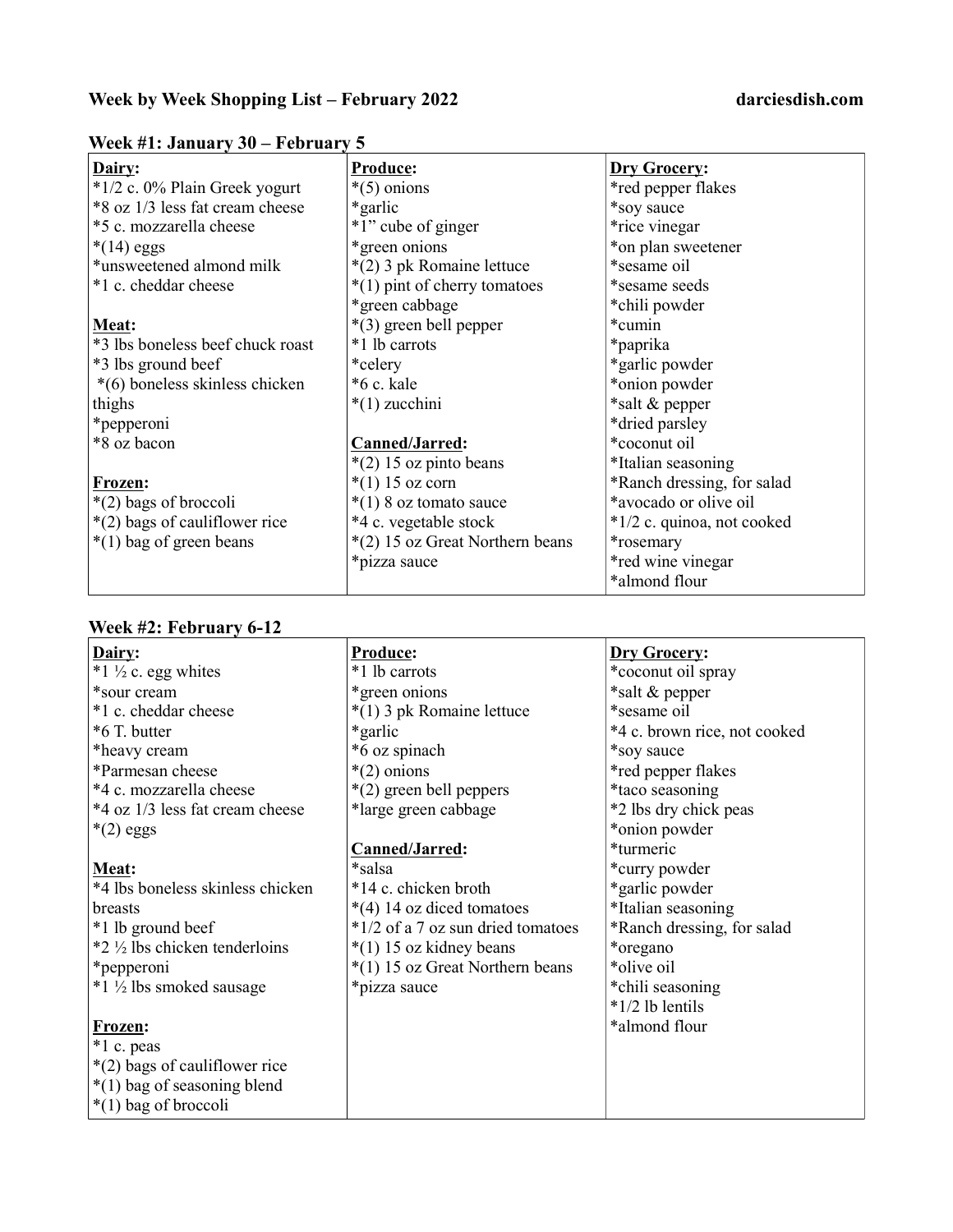# Week by Week Shopping List – February 2022 darciesdish.com

 $\overline{\phantom{a}}$ 

| Dairy:                                             | <b>Produce:</b>               | <b>Dry Grocery:</b>          |
|----------------------------------------------------|-------------------------------|------------------------------|
| *4 T. butter                                       | *(2) heads of broccoli        | *3 c. brown rice, not cooked |
| *sour cream                                        | $*(2)$ red bell peppers       | *soy sauce                   |
| $*$ 1 $\frac{1}{2}$ 8 oz 1/3 less fat cream cheese | *garlic*                      | *on plan sweetener           |
| $*(2)$ eggs                                        | $*(3)$ green bell peppers     | *red pepper flakes           |
| *4 c. mozzarella cheese                            | $*(3)$ onions                 | *chili powder                |
|                                                    | *(2) 3 pk Romaine lettuce     | *salt & pepper               |
| Meat:                                              |                               | *apple cider vinegar         |
| $*4\frac{1}{2}$ lbs boneless skinless chicken      | Canned/Jarred:                | *parsley                     |
| breasts                                            | *1 c. chicken broth           | *oregano                     |
| *2 lbs ground beef                                 | *Frank's Red Hot sauce        | *onion powder                |
| *pepperoni                                         | $*(2)$ 15 oz black beans      | *garlic powder               |
| *2 lbs ground turkey                               | $*(2)$ 10.5 oz Rotel          | *olive oil                   |
|                                                    | *salsa                        | *taco seasoning              |
| Frozen:                                            | *spaghetti sauce              | *almond flour                |
| $*(1)$ bag of peas                                 | *4 c. vegetable or beef broth | *cumin                       |
| $*(2)$ bags of seasoning blend                     | *pizza sauce                  | *cayenne pepper              |
| $*(1)$ bag of cauliflower rice                     | $*(2)$ 14 oz diced tomatoes   |                              |
|                                                    | $*(1)$ 15 oz pinto beans      |                              |
|                                                    | $*(1) 15$ oz corn             |                              |

### Week #3: February 13-19

### Week #4: February 20-26

| Dairy:                           | Produce:                           | <b>Dry Grocery:</b>          |
|----------------------------------|------------------------------------|------------------------------|
| *1 $\frac{1}{2}$ c. egg whites   | *celery                            | *Bragg's or soy sauce        |
| *8 oz cheddar cheese             | $*1/2$ green cabbage               | *ground ginger               |
| *4 c. mozzarella cheese          | *(2) green bell peppers            | *onion powder                |
| $*(2)$ eggs                      | $*(5)$ onions                      | *garlic powder               |
| *4 oz 1/3 less fat cream cheese  | *garlic                            | *salt & pepper               |
|                                  | $*(1)$ lime                        | *rice vinegar                |
| Meat:                            | *green onions                      | *coconut oil                 |
| *6 lbs boneless skinless chicken | *1 lb carrots                      | *1 c. brown rice, not cooked |
| breasts                          | $*(1)$ zucchini                    | *taco seasoning              |
| *3 lbs ground beef               | *small bag of spinach              | *1 c. quinoa, not cooked     |
| *pepperoni                       | *3 pk Romaine lettuce              | *chili seasoning             |
|                                  |                                    | *basil                       |
| Frozen:                          | Canned/Jarred:                     | *balsamic vinegar            |
| $*(2)$ bags of cauliflower rice  | $*(3)$ 8 oz tomato sauce           | *olive oil                   |
| $*(1)$ bag of green beans        | $*(2)$ 15 oz black beans           | *Italian seasoning           |
| *2 c. okra                       | $*(3)$ 14 oz diced tomatoes        | *bay leaf                    |
|                                  | *5 c. chicken broth                | *red pepper flakes           |
|                                  | *28 oz crushed tomatoes with basil | *Ranch dressing, for salad   |
|                                  | *2 c. vegetable broth              | *almond flour                |
|                                  | $*(2)$ 15 oz Great Northern beans  |                              |
|                                  | $*(2)$ 10.5 oz Rotel               |                              |
|                                  | $*(1)$ 15 oz pinto beans           |                              |
|                                  | *pizza sauce                       |                              |